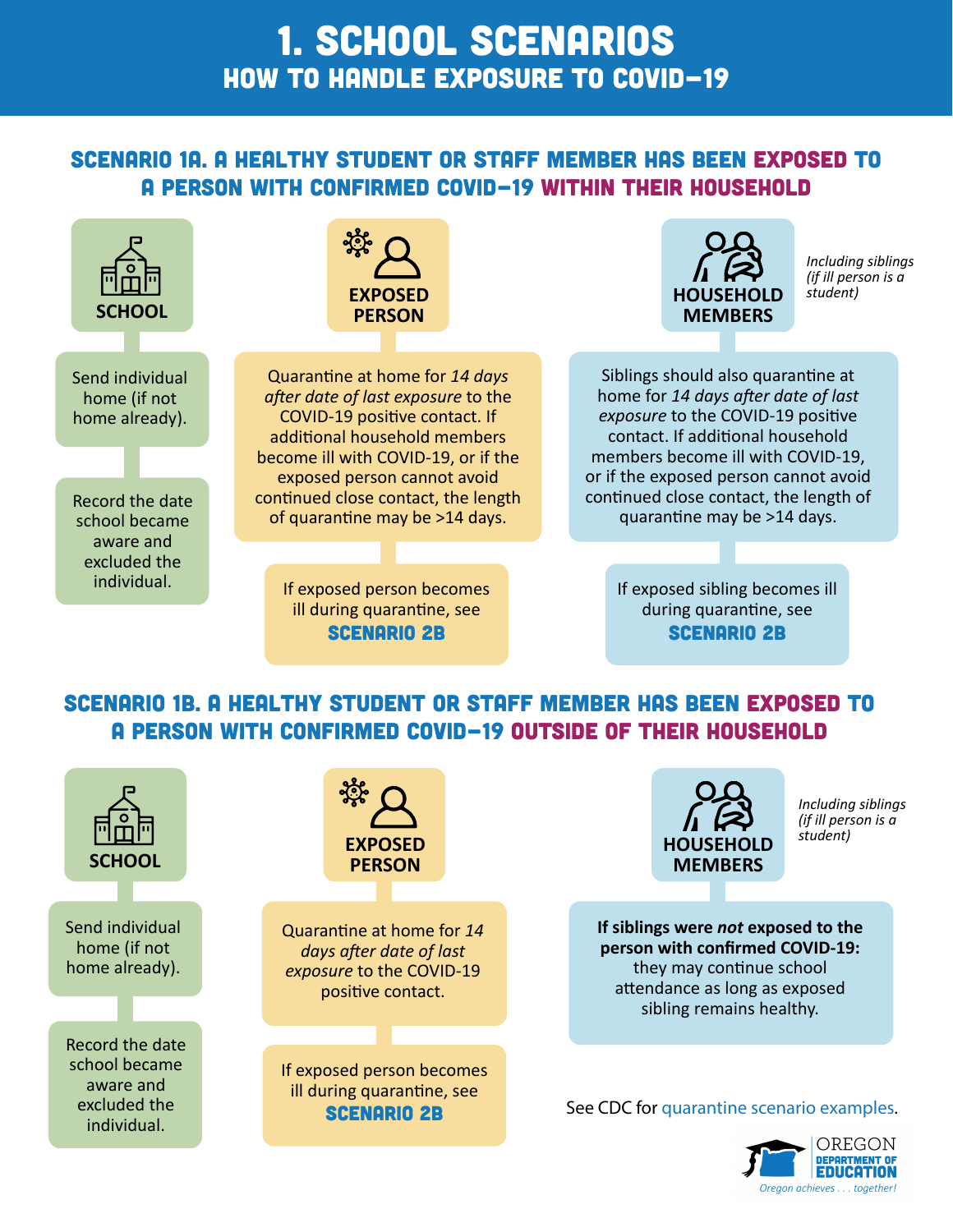# 2. SCHOOL SCENARIOS HOW TO HANDLE COVID-19 illness

#### Scenario 2A. A student or staff member becomes ill with COVID-19 symptoms\*. Ill person has no known COVID-19 contacts in past 14 days.



#### Scenario 2B. A student or staff member becomes ill with COVID-19 symptoms\*. Ill person was in close contact with someone with has COVID-19 in past 14 days.

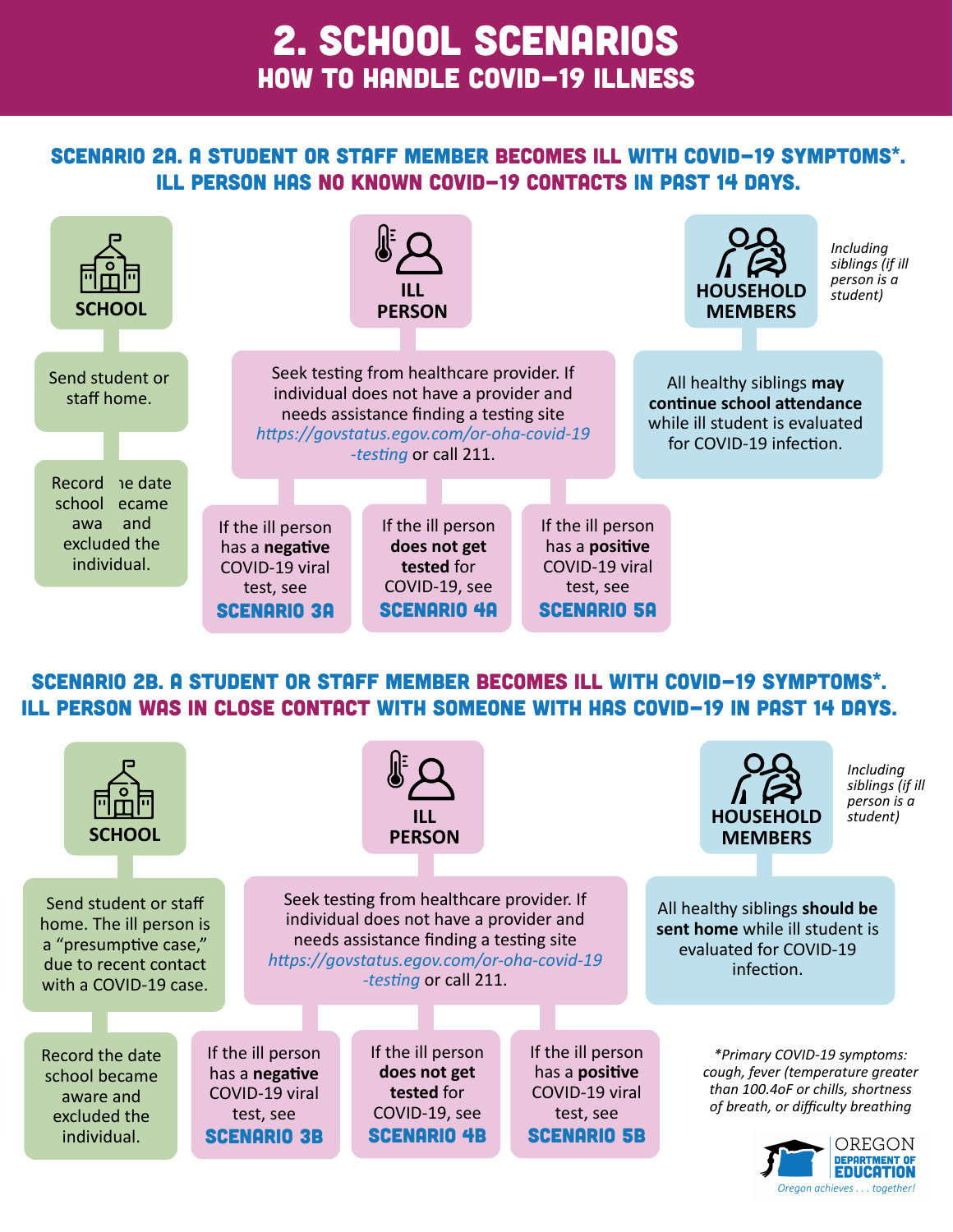# HOW TO HANDLE a negative COVID-19 viral test 3A. SCHOOL SCENARIOS

#### Scenario 3a. An ill student or staff member has a negative COVID-19 viral test. Ill person has no known COVID-19 contacts in past 14 days.



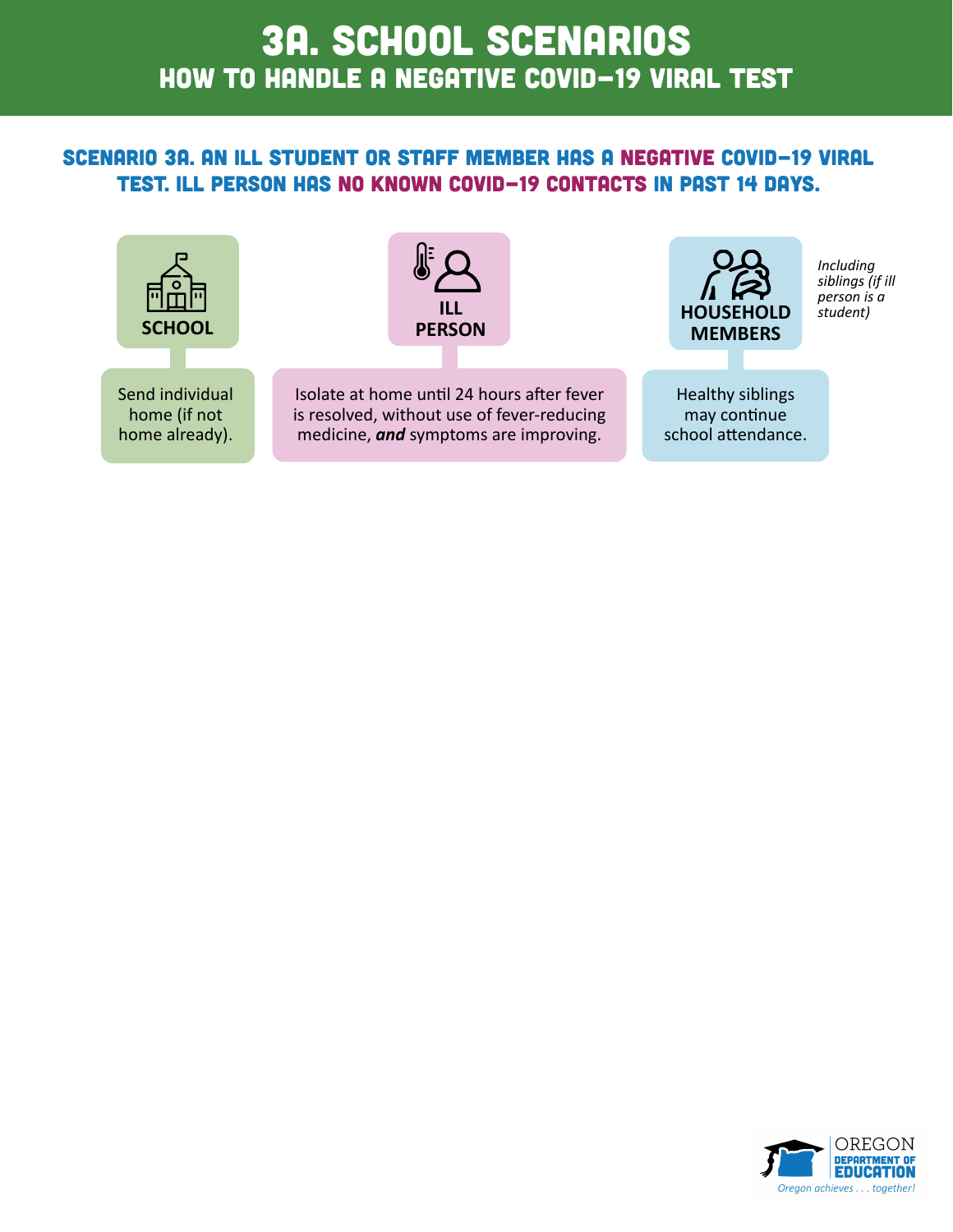# 3B. SCHOOL SCENARIOS HOW TO HANDLE a positive COVID-19 viral test

#### Scenario 3B. An ill student or staff member has a negative COVID-19 viral test. Ill person was in close contact with someone with has COVID-19 in past 14 days.

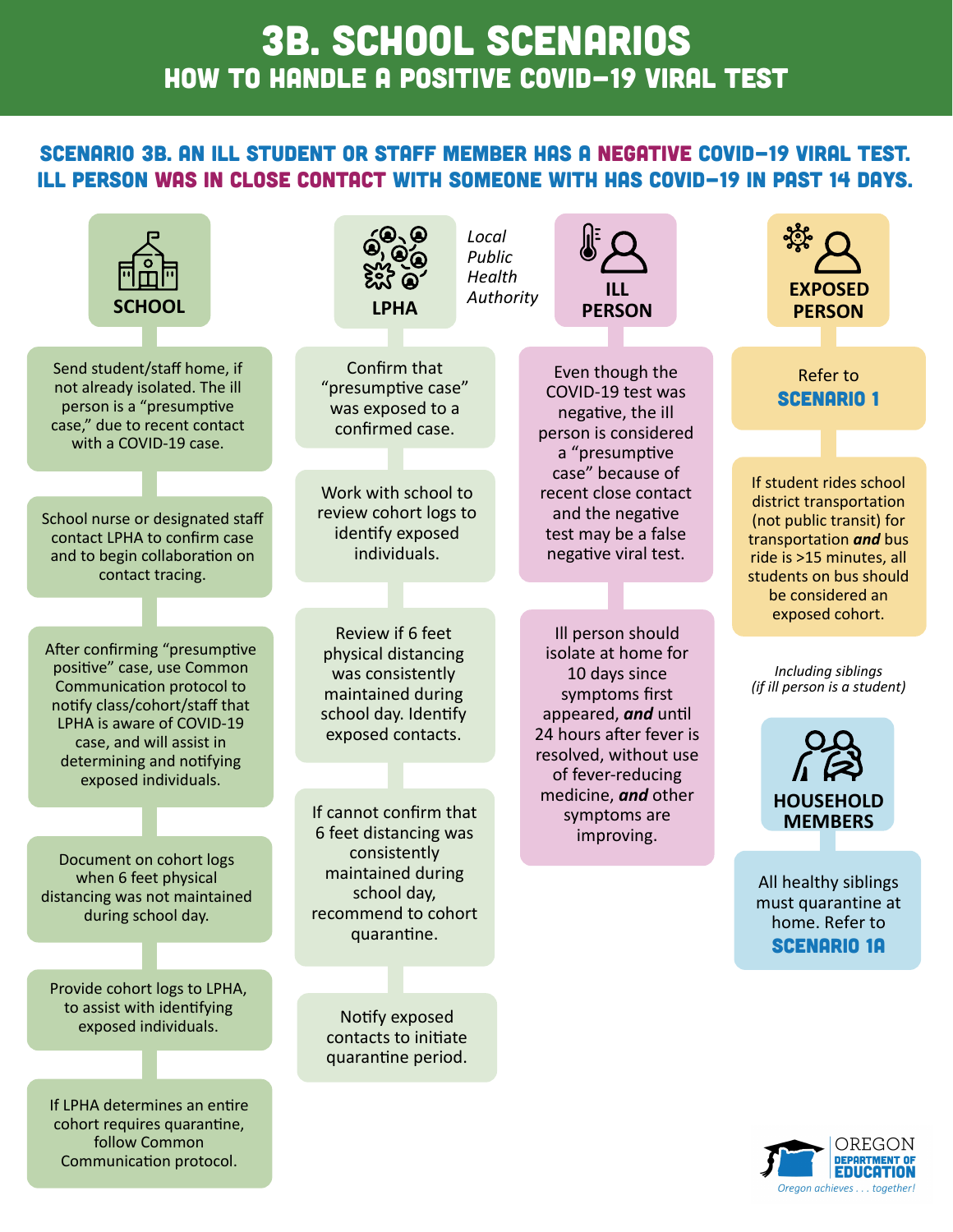# 4A. SCHOOL SCENARIOS HOW TO HANDLE when a person does not get tested

#### Scenario 4A. An ill student or staff member does not get tested with a COVID-19 viral test. Ill person has no known COVID-19 contacts in past 14 days.





**If the ill person has respiratory symptoms,**  isolate at home for 10 days *and* until 24 hours after fever is resolved, without use of fever-reducing medicine, and other symptoms are improving.

**If no alternative diagnosis is identified** as the cause of the person's illness, the ill person should isolate at home for 10 days *and* until 24 hours after fever is resolved, without use of fever-reducing medicine, *and* other symptoms are improving.

**If a clear alternative** *non-respiratory*  **diagnosis is identified by a healthcare provider** as the cause of the person's illness (e.g., a positive urine culture in a febrile child), then usual disease-specific return-to-school guidance should be followed *and*  person should be fever-free for 24 hours, without use of fever-reducing medicine.



*Including siblings (if ill person is a student)*

A healthcare provider note is required for return to school *before*  10 days of isolation, ensuring that the person is no longer contagious.

**If no alternative diagnosis is identified by a healthcare provider** as the cause of the person's illness, then all household members should quarantine at home. Refer to Scenario 1a

**If a clear alternative non-respiratory diagnosis is identified by a healthcare provider** as the cause of the person's illness (e.g., a positive urine culture in a febrile child), then all healthy siblings may continue school attendance.

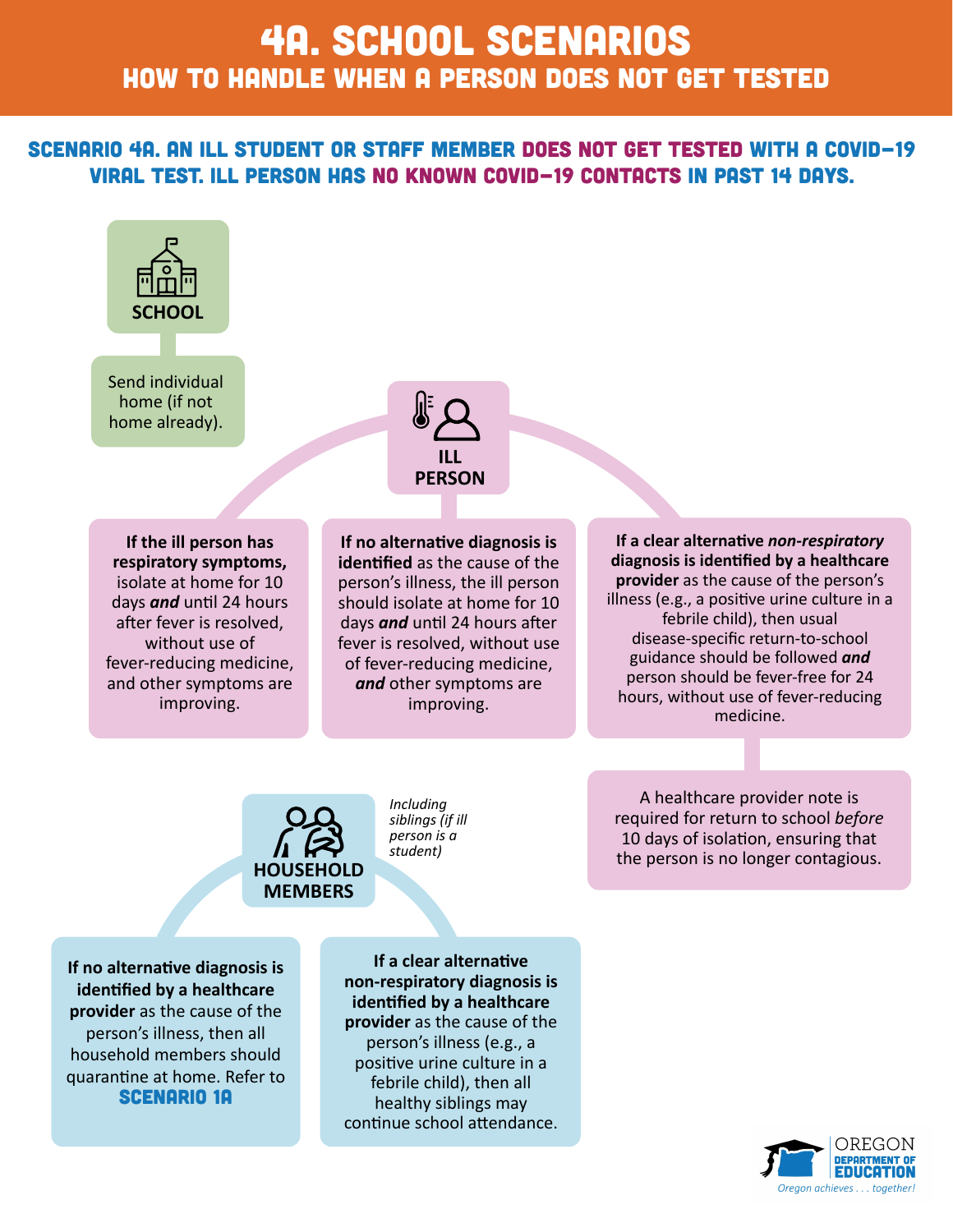# 4B. SCHOOL SCENARIOS HOW TO HANDLE when a person does not get tested

#### Scenario 4B. An ill student or staff member does not get tested with a COVID-19 viral test, and a clear alternative non-respiratory diagnosis is not identified. Ill person was in close contact with someone who had COVID-19 in past 14 days.

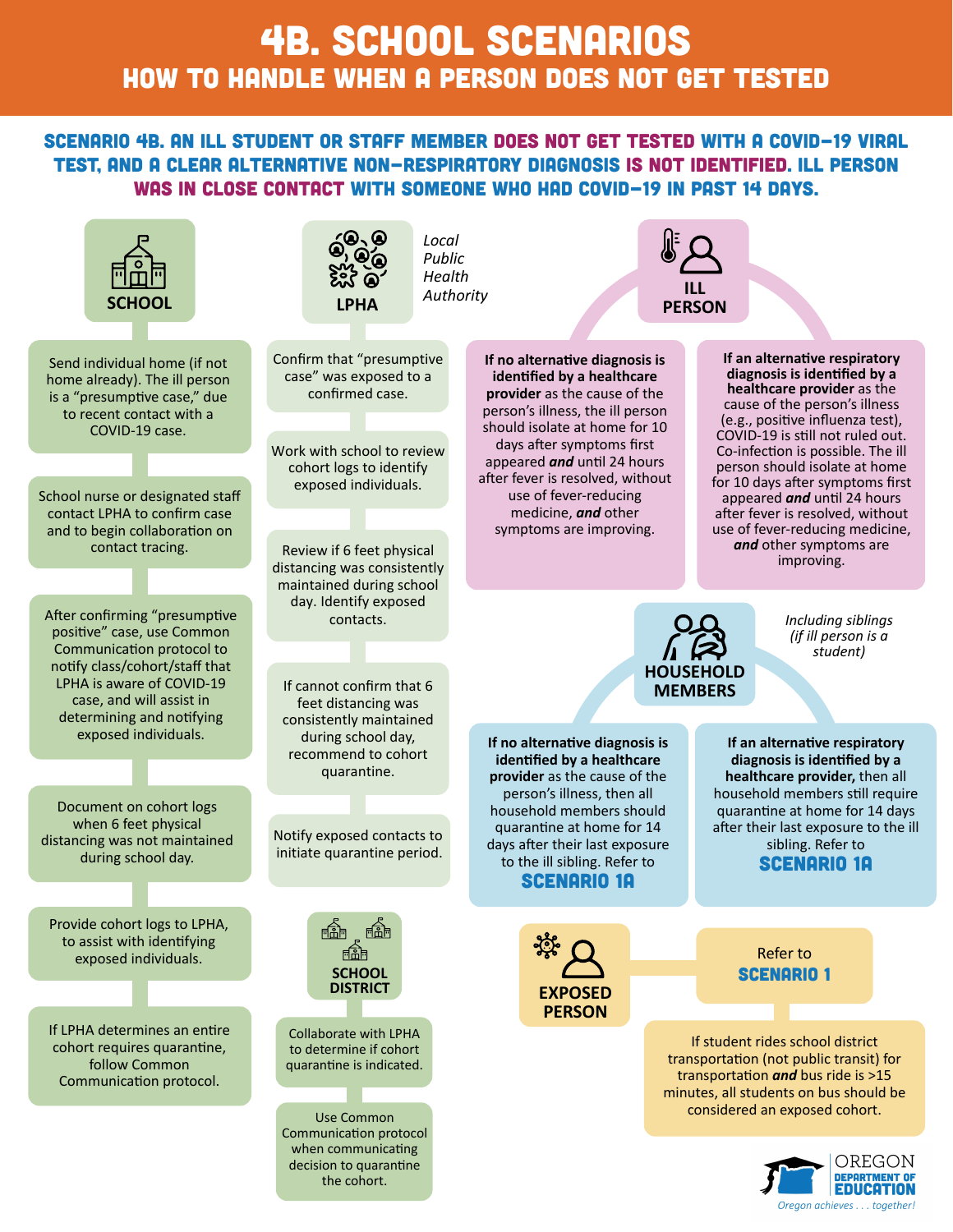# 4c. SCHOOL SCENARIOS HOW TO HANDLE when a person does not get tested

scenario 4c. An ill student or staff member does not get tested with a COVID-19 viral test, and a clear non-respiratory diagnosis is identified as cause of illness. Ill person was in close contact with someone who had COVID-19 in past 14 days.



Send individual home (if not home already). The ill person is not considered a "presumptive case," due to alternative diagnosis.



**If a clear alternative non-respiratory diagnosis is identified by a healthcare provider** as the cause of the person's illness (e.g., a positive urine culture in a febrile child), then usual disease-specific return-to-school guidance should be followed. However, this student also requires quarantine, due to recent exposure to COVID-19 case. Person must quarantine at home for *14 days after date of last exposure* to the COVID-19 positive contact (refer to **SCENARIO 1)**, and meet usual return-to-school guidance for diagnosis.

If person develops new COVID-19 symptoms during quarantine, refer to Scenario 2b.



*Including siblings (if ill person is a* 

**If a clear alternative non-respiratory diagnosis is identified by a healthcare provider** as the cause of the person's illness (e.g., a positive urine culture in a febrile child), then all household members may continue school attendance, as long as the family member develops no COVID-19 symptoms during quarantine.

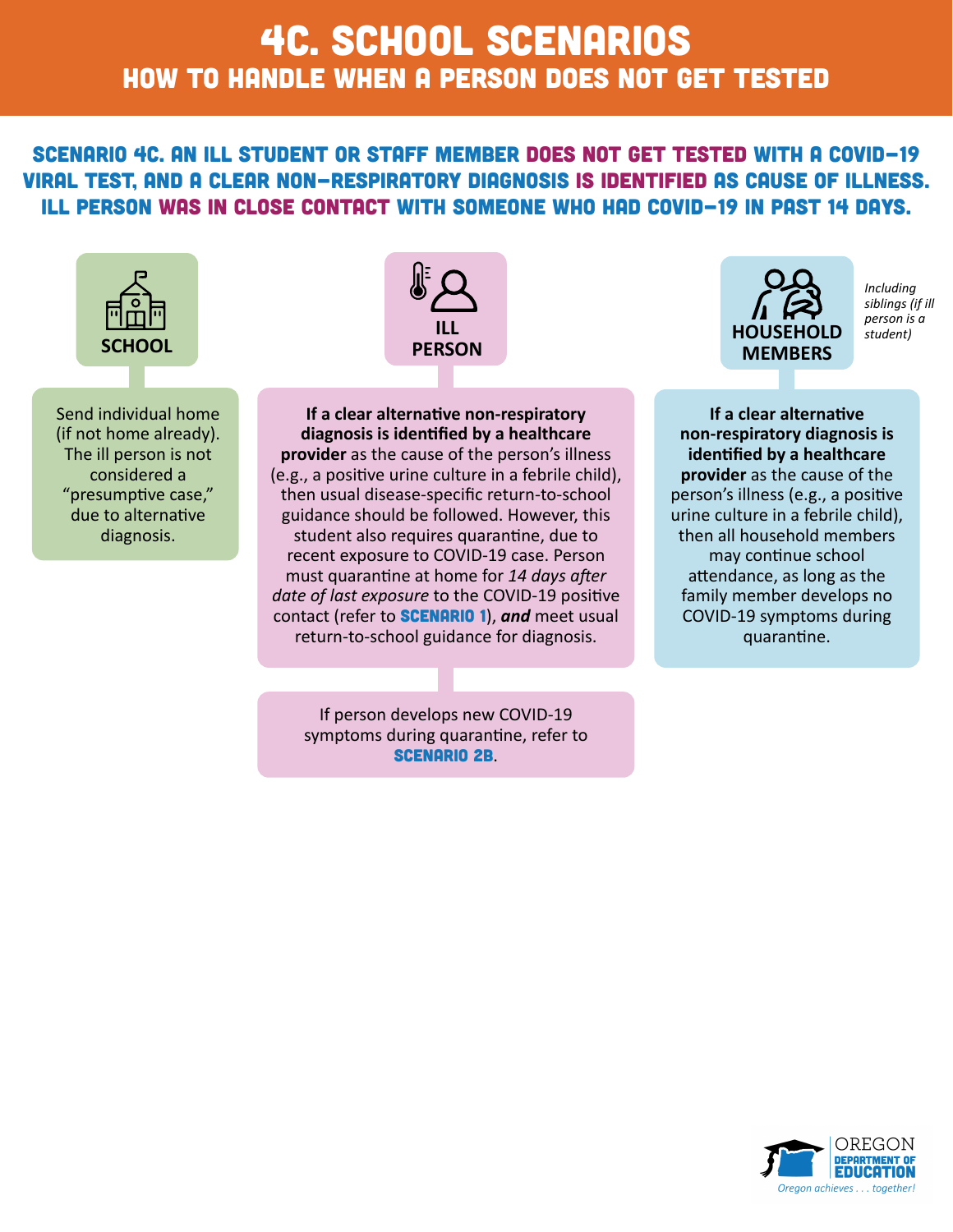### 5. SCHOOL SCENARIOS HOW TO HANDLE a positive COVID-19 viral test

#### Scenario 5. One student or staff member has a positive COVID-19 viral test



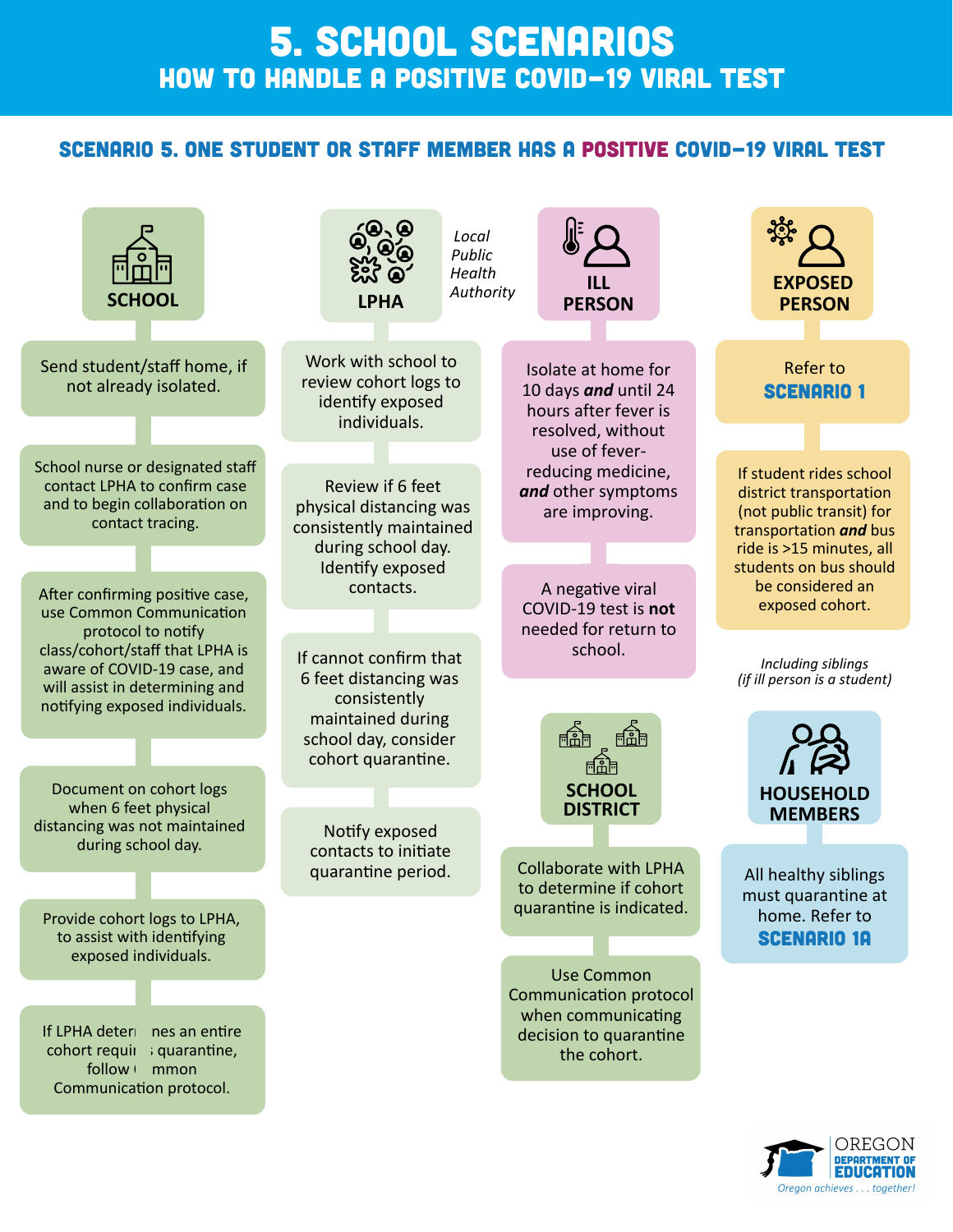### 6. SCHOOL SCENARIOS HOW TO HANDLE MULTIPLE positive COVID-19 viral testS

#### Scenario 6. Two or more people within same cohort have a positive COVID-19 viral test within 14 days